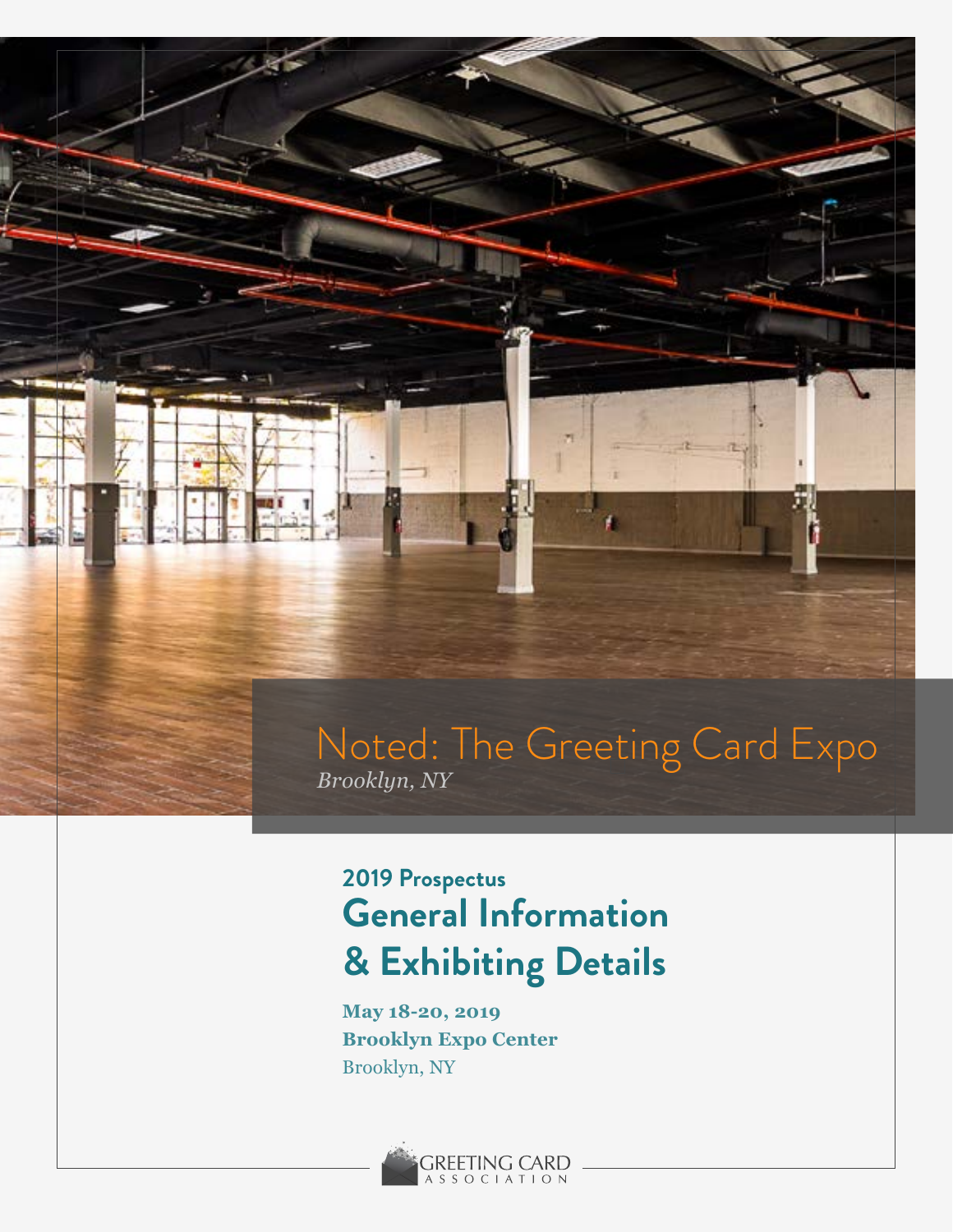

# **EXHIBIT DATES AND HOURS**

*Anticipated show hours are as follows:*

| Saturday, May 18, 2019      | $7:00 \text{ pm} - 9:00 \text{ pm}$ |
|-----------------------------|-------------------------------------|
| <b>Sunday, May 19, 2019</b> | 10:00 am $-$ 5:00 pm                |
| <b>Monday, May 20, 2019</b> | 10:00 am $-$ 5:00 pm                |

No exhibitor, nor any employee, agent, or volunteer of an exhibitor shall be permitted to remain later than 30 minutes after the official closing hour, except on the last day of the exhibition.



# **INSTALLATION OF EXHIBITS**

## **Exhibit Installation:**

**Saturday, May 18, 2019 7:00 am – 4:00 pm**

A targeted move-in for exhibiting companies in larger spaces may become available on the afternoon of Friday, May 17. Please refer to Exhibitor Service Manual for details.

# **DISMANTLING OF EXHIBITS**

#### **Exhibit Dismantling: Monday, May 20, 2019 5:00 pm – 8:00 pm**

The Exhibitor will complete arrangements for prompt pick-up of all outbound shipments and remove the exhibit no later than 8:00 pm on Monday, May 20, 2019. All freight not called for within the designated move-out time may be shipped by a carrier selected by the Official Services Contractor.

All exhibits must remain intact and manned until the official closing of the Exhibition at 5:00 pm on Monday, May 20, 2019. The Exhibitor expressly agrees not to begin packing or dismantling until such time. An Exhibitor who violates the above agreement may be ineligible to participate in future events.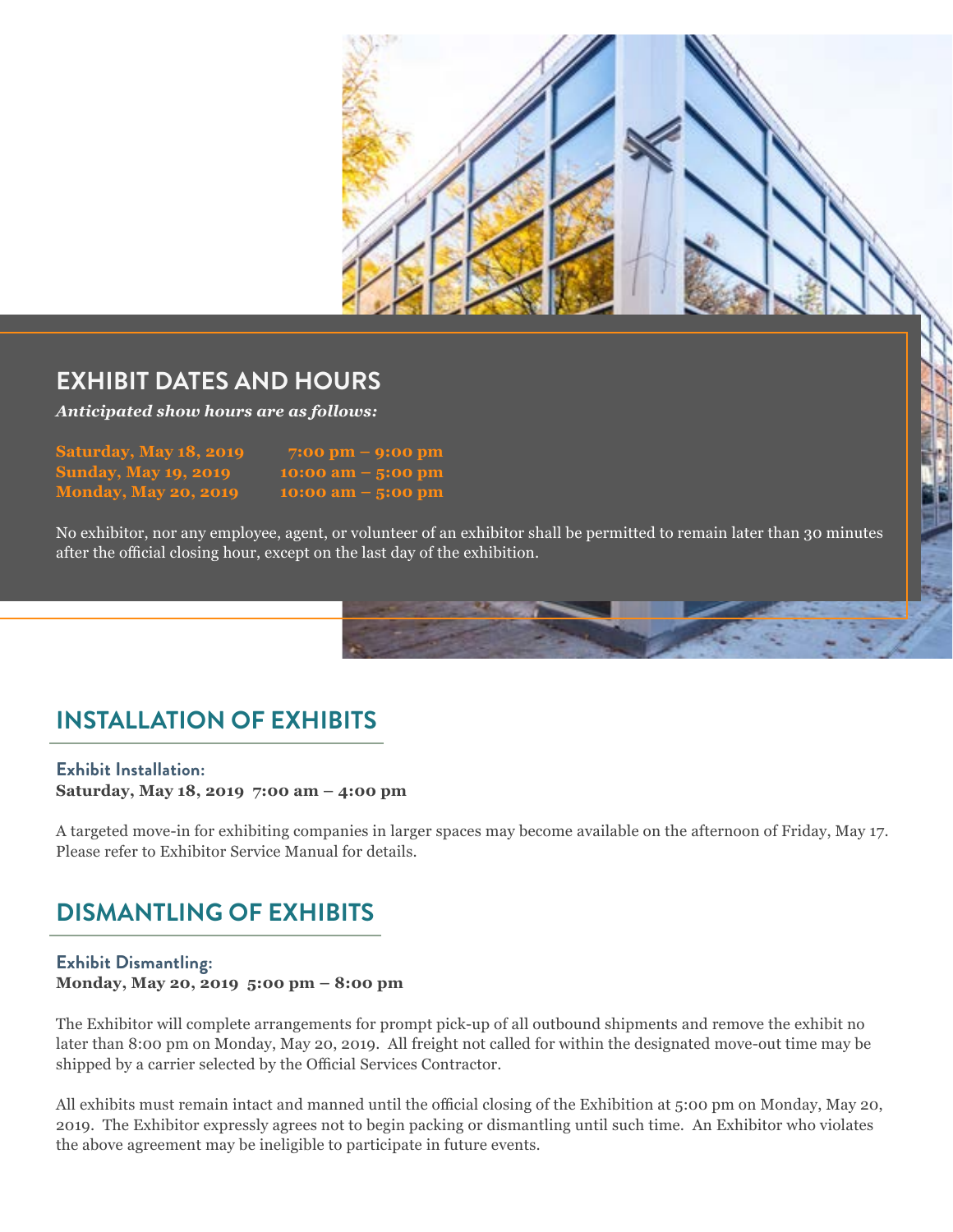# **EXHIBIT RATES AND PAYMENT**

*GCA is pleased to offer the following rental options:*

# 6' x 3' Display Space

**\$1,995 for GCA Members \$2,395 for non-GCA Members**

# 10' x 20' Inline Exhibit Space

**\$7,995 for GCA members \$9,595 for non-GCA members**

# 10' x 10' Inline Exhibit Space\*

**\$3,495 for GCA Members \$4,195 for non-GCA Members**

# 20' x 20' Exhibit Space

**\$17,000 for GCA Members \$19,000 for non-GCA Members**

A deposit of 25% of total space rental cost is required with all applications submitted on or before October 1, 2018. For applications received after October 1, a deposit of 50% is required. The remaining balance is due no later than February 15, 2019. Applications received after February 15, 2019 must be accompanied by full payment. Applications are not guaranteed acceptance after May 3, 2019, or after the last available space is sold.

\*Exhibitors may request multiple contiguous inline exhibit spaces, up to a maximum of 400 square feet. Pricing defaults to the higher per foot cost (e.g., 10' x 30' would be \$39.97/ft for GCA members, and \$47.97 for non-members). A 10' x 40' would be the same cost as a 20' x 20'. Such multiple booth requests are subject to review and acceptance by show management.

All inline corner booths will be charged an additional \$250 per corner.

# **EXHIBIT SPACE INCLUSIONS**

**Space rental rates include assigned exhibit space, and the following furnishings and amenities. Lunch, water and soft drinks will be provided to all exhibitors on Sunday and Monday.**

# 6' x 3' Display Space

- 8' high white\* PVC side and back walls with customizable shelving (4 shelves per unit)
- 14" x 11" attached aisle sign
- waste basket
- basic pre-show cleaning
- basic overhead lighting
- electrical outlet
- one (1) LOUIE Awards ticket
- one (1) exhibitor badge
- one (1) chair or barstool

\*Color or graphic wall panels will be available as upgrade options

# 10' x 20' Inline Exhibit Space

Assigned as raw space, enabling exhibiting company the flexibility to create its own design. A complimentary table, two chairs and a wastebasket are available upon request.

- one (1) LOUIE Awards ticket
- three (3) Exhibitor badges

# 10' x 10' Inline Exhibit Space

- 8' high white\* PVC side and back walls with customizable shelving (6 shelves per unit)
- 14" x 11" attached aisle sign
- waste basket
- basic pre-show cleaning
- basic overhead lighting
- electrical outlet
- one (1) LOUIE Awards ticket
- two (2) Exhibitor badges
- (1) café or bar table
- (2) chairs or barstools

\*Color or graphic wall panels will be available as upgrade options

# 20' x 20' Exhibit Space

Assigned as raw space, enabling exhibiting company the flexibility to create its own design. A complimentary table, two chairs and a wastebasket are available upon request

- one (1) LOUIE Awards ticket
- four (4) Exhibitor badges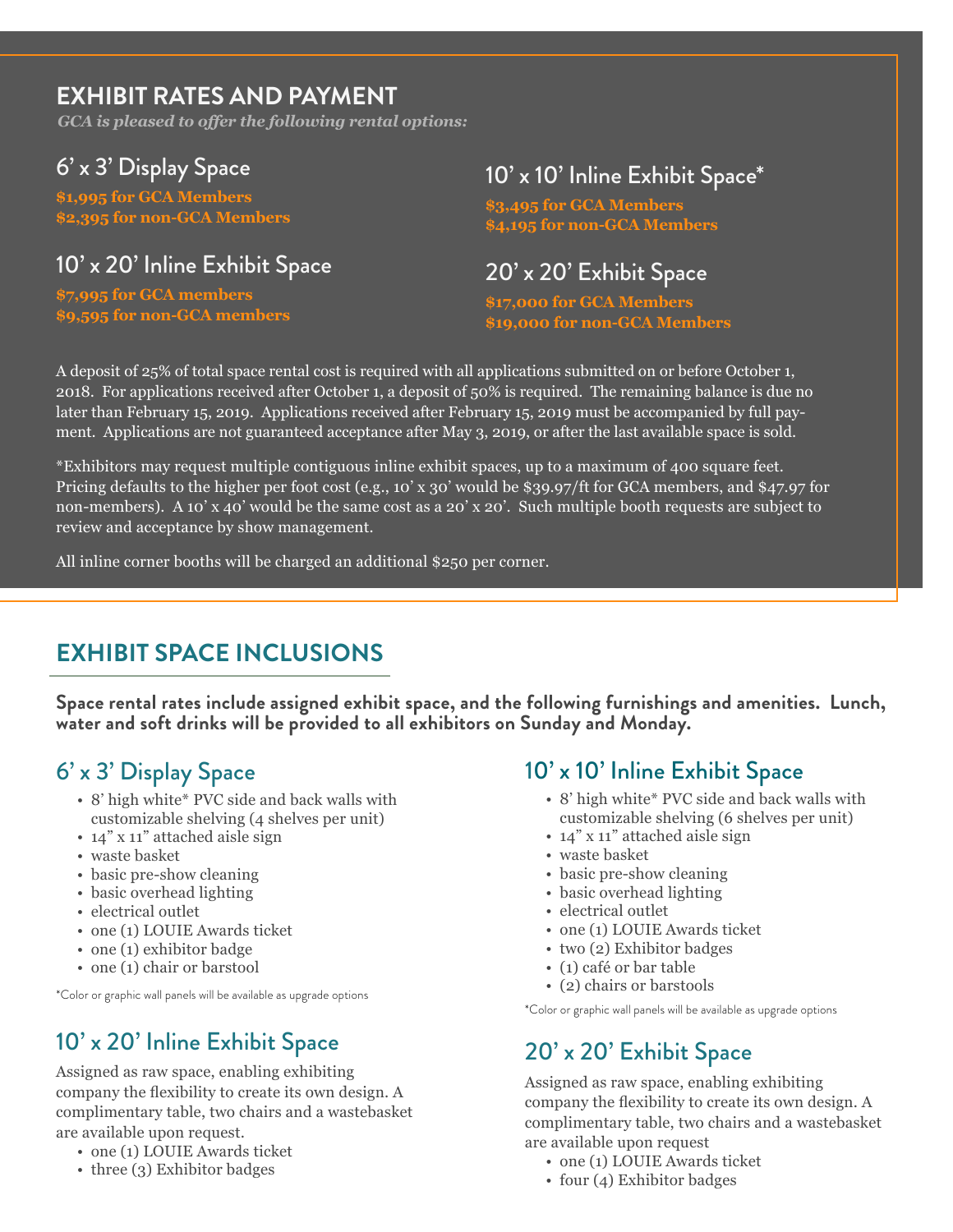# **BOOTH SPACE AND ASSIGNMENT**

With the approval of Show Management, 10' x 10' exhibit spaces may be combined, based upon the layout of the Exhibit Hall Floor Plan, up to a maximum contiguous size of 400 square feet. The maximum exhibit space for any exhibitor shall be 400 square feet, and no 20' x 20' exhibit space may be combined with any other space rental by the same exhibiting company.

Exhibit hall applications will be reviewed to ensure exhibitors meet the minimum requirements. After acceptance, exhibit space will be assigned based on documented preference, date of application, and show management discretion. Please refer to the "exhibiting organizations" and "assignment of exhibit space" sections located on page 11 for additional information regarding company eligibility and the curation of the show. First priority will be given to GCA Members who have submitted their application/contract and deposit on or before September 17, 2019. Any booths that are not paid in full by February 15, 2019 are subject to cancellation.

# **CANCELLATION/REFUND POLICY**

Written notification must be sent to the GCA office (email, fax or postal) if an exhibitor wishes to reduce exhibit space or cancel in full after the application has been received and accepted. Please note that cancellation of exhibit space will result in the forfeiture of all of the package benefits. The following cancellation fees apply:

| <b>Contract signature to December 31, 2018:</b> | 25% of total amount due  |
|-------------------------------------------------|--------------------------|
| January 1, 2019 to March 14, 2019:              | 50% of total amount due  |
| March 15, 2019 to Tradeshow start:              | 100% of total amount due |

After March 15, 2019, there will be no refunds, unless entire exhibit hall is sold out and the cancelled space is resold. If that occurs then the Exhibitor is subject to a refund less a \$250 processing fee.

# **EXHIBITOR REPRESENTATIVES**

The Exhibition is limited to individuals, business firms, agencies, and dealers who have contracted and paid for exhibit space. Each exhibiting individual or company shall furnish show management with the names of its representatives. Exhibit personnel badges are not transferable and show management reserves the right to withdraw the use of any badge used to gain admission to the Exhibition by any person other than the one for whom it was issued.

Badges must be worn at all times by any person in the Exhibition Hall, during move-in, exhibit hours, and move-out. All temporary laborers must wear security badges. Employees of independent contractors must wear security badges at all times.

Exhibitors will receive complimentary Exhibit Hall badges based on the size of the exhibit space contracted. Additional Exhibitor Badges (over and above the complimentary allotment stated above) may be purchased for access to the Exhibit Hall at the time of Exhibitor Registration.

# **EXHIBITOR SERVICE MANUAL**

Exhibitors will receive an online Exhibitor Service Manual containing detailed information regarding housing, registration, general services and facility services in December, 2018.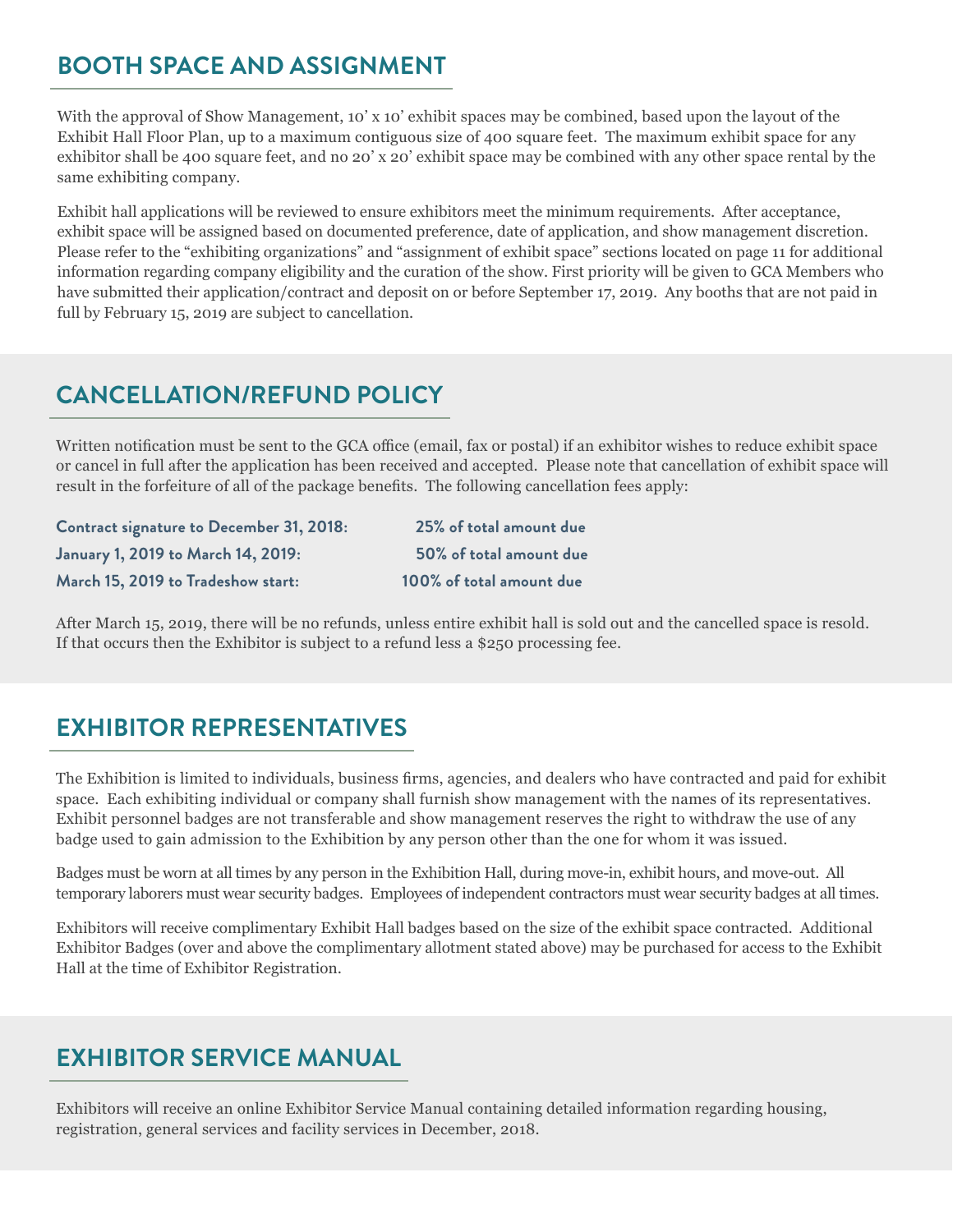# **INITIAL FLOOR PLAN (SUBJECT TO CHANGE)**

Association reserves the right to determine all space assignments, and to make changes to the floor plan as it determines are in the best interest of the trade show.

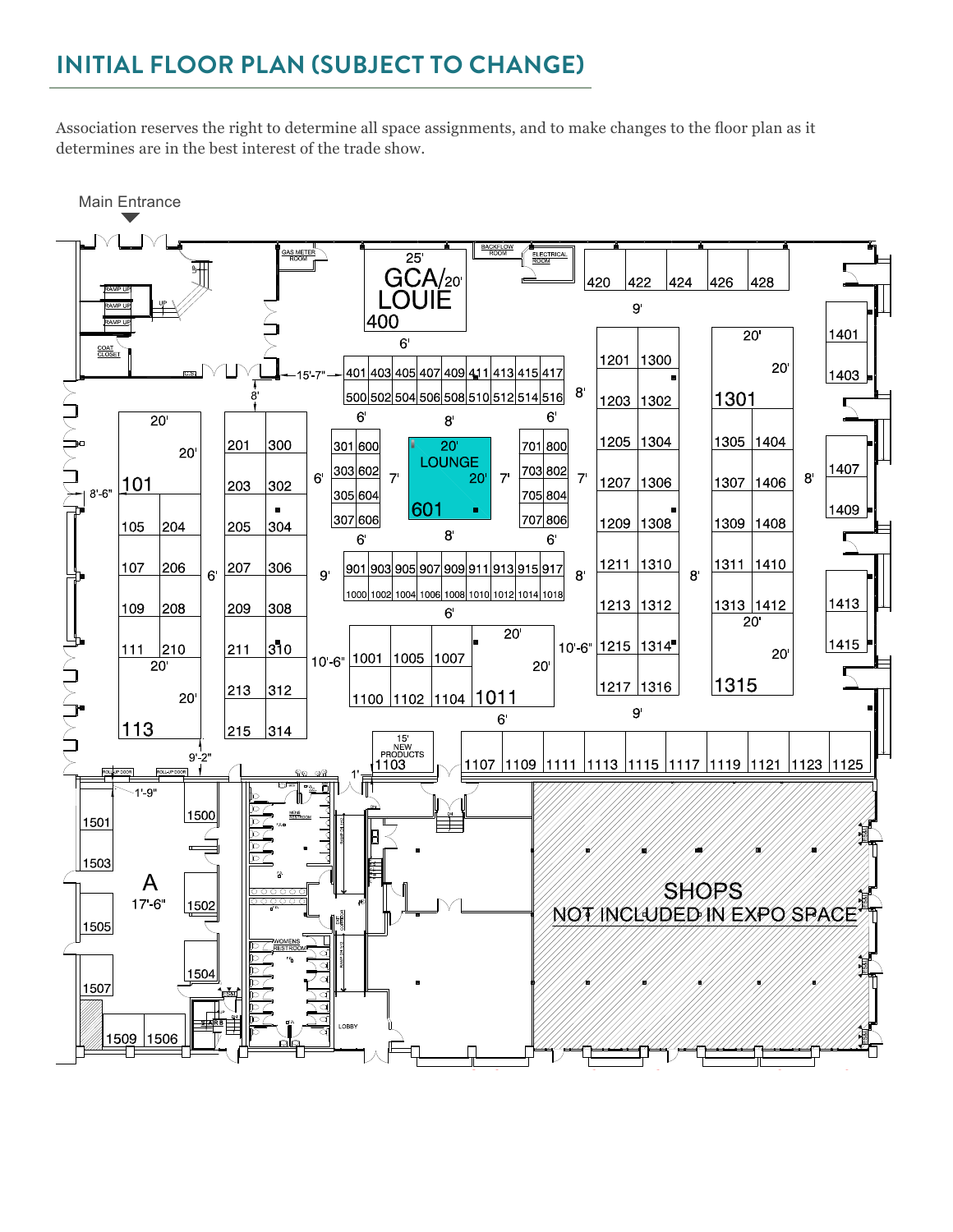# **Noted: The Greeting Card Expo Exhibit Application and Contract**

Please read all terms and conditions as outlined in both the General Information and Exhibitor Rules & Regulations. Applications with appropriate form of payment may be submitted to GCA via post: 1120 20th Street NW, Suite 750, Washington, DC 20036, via email: juana@greetingcard.org or via fax: 202.216.9646.

# Exhibiting Company Name: \_\_\_\_\_\_\_\_\_\_\_\_\_\_\_\_\_\_\_\_\_\_\_\_\_\_\_\_\_\_\_\_\_\_\_\_\_\_\_\_\_\_\_\_\_\_\_\_\_\_\_\_\_\_\_\_\_\_\_\_\_\_\_ *Please submit company name exactly as you would like it to appear in all published materials related to the Expo.* Exhibitor Contact Name: *This person will receive all exhibiting materials related to Noted: The Greeting Card Expo.* Title:  $\Box$ Address: \_\_\_\_\_\_\_\_\_\_\_\_\_\_\_\_\_\_\_\_\_\_\_\_\_\_\_\_\_\_\_\_\_\_\_\_\_\_\_\_\_\_\_\_\_\_\_\_\_\_\_\_\_\_\_\_\_\_\_\_\_\_\_\_\_\_\_\_\_\_\_\_\_\_\_ City:\_\_\_\_\_\_\_\_\_\_\_\_\_\_\_\_\_\_\_\_ State/Province:\_\_\_\_\_\_\_\_ Postal Code: \_\_\_\_\_\_\_ Country: \_\_\_\_\_\_\_\_\_\_\_\_\_\_ Main Telephone: \_\_\_\_\_\_\_\_\_\_\_\_\_\_\_\_\_\_\_ Fax: \_\_\_\_\_\_\_\_\_\_\_\_\_\_\_\_\_\_Mobile: \_\_\_\_\_\_\_\_\_\_\_\_\_\_\_\_\_\_\_\_\_ E-mail (required): \_\_\_\_\_\_\_\_\_\_\_\_\_\_\_\_\_\_\_\_\_\_\_\_\_\_\_\_ Company Website: \_\_\_\_\_\_\_\_\_\_\_\_\_\_\_\_\_\_\_\_\_\_\_\_\_

# **Please check the appropriate box below:**

- My company is a GCA Member
- $\Box$  My company has recently applied for GCA Membership
- $\Box$  My company is interested in applying for GCA Membership
- My company is not a GCA Member

### **Exhibit Space Selection and Cost:**

| $6' \times 3'$ Display Space:          | (qty.)_____ \$1,995 (GCA Member)                                     | (qty.) _____ \$2,395 (Non-member) |
|----------------------------------------|----------------------------------------------------------------------|-----------------------------------|
| 10' x 10' Exhibit Space:               | (qty.) _____ \$3,495 (GCA Member)                                    | (qty.) _____ \$4,195 (Non-member) |
| 10' x 20' Exhibit Space:               | (qty.) _____ \$7,995 (GCA Member)                                    | (qty.) _____ \$9,595 (Non-member) |
|                                        | 20' x 20' Exhibit Space: 517,000 (GCA Member)                        | \$19,000 (Non-member)             |
| Corner Premium at \$250 per corner: \$ | Will be invoiced if applicable once exhibit space has been assigned. |                                   |
| <b>Space # Preference:</b>             |                                                                      |                                   |
|                                        |                                                                      |                                   |

Companies to which you prefer to be close: \_\_\_\_\_\_\_\_\_\_\_\_\_\_\_\_\_\_\_\_\_\_\_\_\_\_\_\_\_\_\_\_\_\_\_\_\_\_\_\_\_\_\_\_\_\_\_\_\_\_\_\_\_\_\_\_\_\_\_\_\_\_\_\_\_\_\_\_\_\_\_\_\_\_\_\_\_\_\_\_\_\_\_\_\_\_\_\_\_\_\_\_\_

Companies to which you prefer NOT to be close: \_\_\_\_\_\_\_\_\_\_\_\_\_\_\_\_\_\_\_\_\_\_\_\_\_\_\_\_\_\_\_\_\_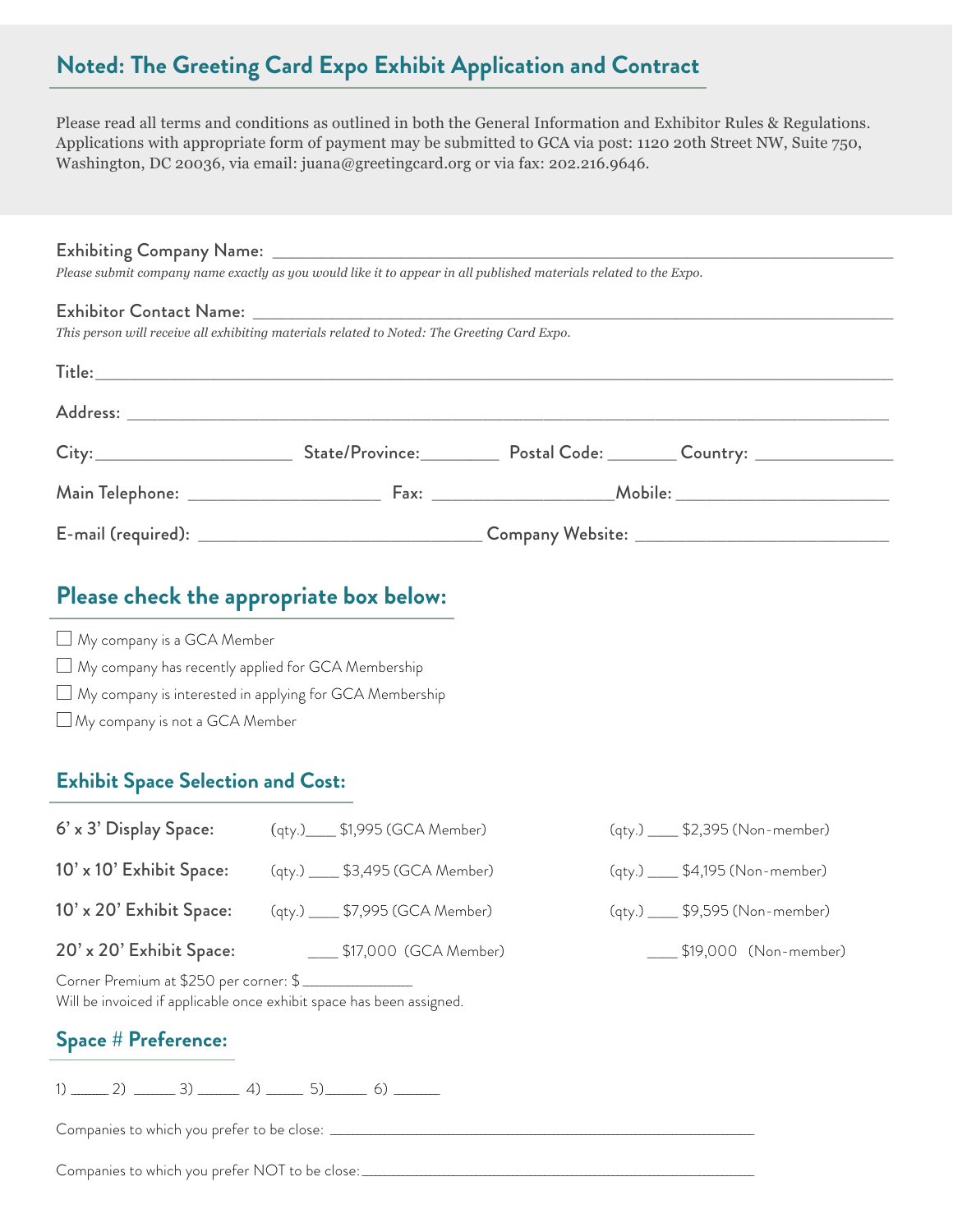# **Company Information:**

| Percentage of total company sales that are Greeting Cards: _______%<br>Seeking US Sales reps? $\Box$ Yes $\Box$ No                                     |                                                                                                                                                               |
|--------------------------------------------------------------------------------------------------------------------------------------------------------|---------------------------------------------------------------------------------------------------------------------------------------------------------------|
| Seeking international distribution? $\Box$ Yes $\Box$ No                                                                                               |                                                                                                                                                               |
| Interested in participating in Pitch to retailers and reps? $\Box$ Yes $\Box$ No                                                                       |                                                                                                                                                               |
| What is the nature of your business?<br>$\Box$ Publisher<br>$\Box$ Exporter<br>Manufacturers' Representative<br>$\Box$ Distributor<br>Other___________ | authorize GCA to mention my company name as an exhibiting<br>participant during promotional campaigns for Noted: The Greeting<br>Card Expo.<br>    Yes     No |

## **Product Categories (Multiple selections permitted)**

| Books/Publications             | Invitations/Announcements     |
|--------------------------------|-------------------------------|
| Boxed Cards                    | Novelty Items                 |
| Calendars/Diaries/Journals     | $\Box$ Party Supplies         |
| $\Box$ Custom Invitations      | Personalized Products         |
| Desk Accessories               | Stationery<br>$\Box$          |
| $\Box$ Envelopes               | Stickers                      |
| $\Box$ Fixturing               | □ Wedding/Bridal Products     |
| $\Box$ General/Lifestyle Gifts | $\Box$ Writing Instruments    |
| $\Box$ Giftwrap, Bags, Bows    | Other - Please Specify_______ |
| $\Box$ Greeting Cards          |                               |

**Cancellation Policy:** Written notification must be sent to the GCA office (email, fax or postal) if an exhibitor wishes to reduce exhibit space or cancel in full after the application has been received and accepted. Please note that cancellation of exhibit space will result in the forfeiture of all of the package benefits. The following cancellation fees apply:

Contract signature to December 31, 2018: 25% of total amount due January 1, 2019 to March 14, 2019: 50% of total amount due March 15, 2019 to Tradeshow start: 100% of total amount due

After March 15, 2019, there will be no refunds, unless entire exhibit hall is sold out and the cancelled space is resold. If that occurs then the Exhibitor is subject to a refund less a \$250 processing fee.

# **Required Authorization:**

The undersigned, hereafter called "Exhibitor", hereby applies for space in Noted: The Greeting Card Expo to be held at the Brooklyn Expo Center in Brooklyn, NY, from May 18-20, 2019. Exhibitor understands that this becomes a valid contract when accompanied by the proper payment, and Greeting Card Association (Association) accepts the application and confirms receipt of payment. Association reserves the right to determine eligibility of any applicant as an Exhibitor, or of any product proposed for exhibition. Exhibitor also understands that the assigned exhibit booth space will be charged at the rates indicated within. Exhibitor hereby acknowledges receipt of, and agrees to abide by, the Exhibitor Rules and Regulations as printed herein, in this 2019 Exhibitor Prospectus, which is considered a part of this contract by reference and fully incorporated herein, and to all conditions under which exhibit space at the Brooklyn Expo Center is leased to the Greeting Card Association (Association).

| <b>FOR OFFICE USE ONLY</b>                                                           |  |  |  |
|--------------------------------------------------------------------------------------|--|--|--|
|                                                                                      |  |  |  |
| Date: Method: Method: Balance Due: Final Pmt Date Rec'd: Method Method Method Method |  |  |  |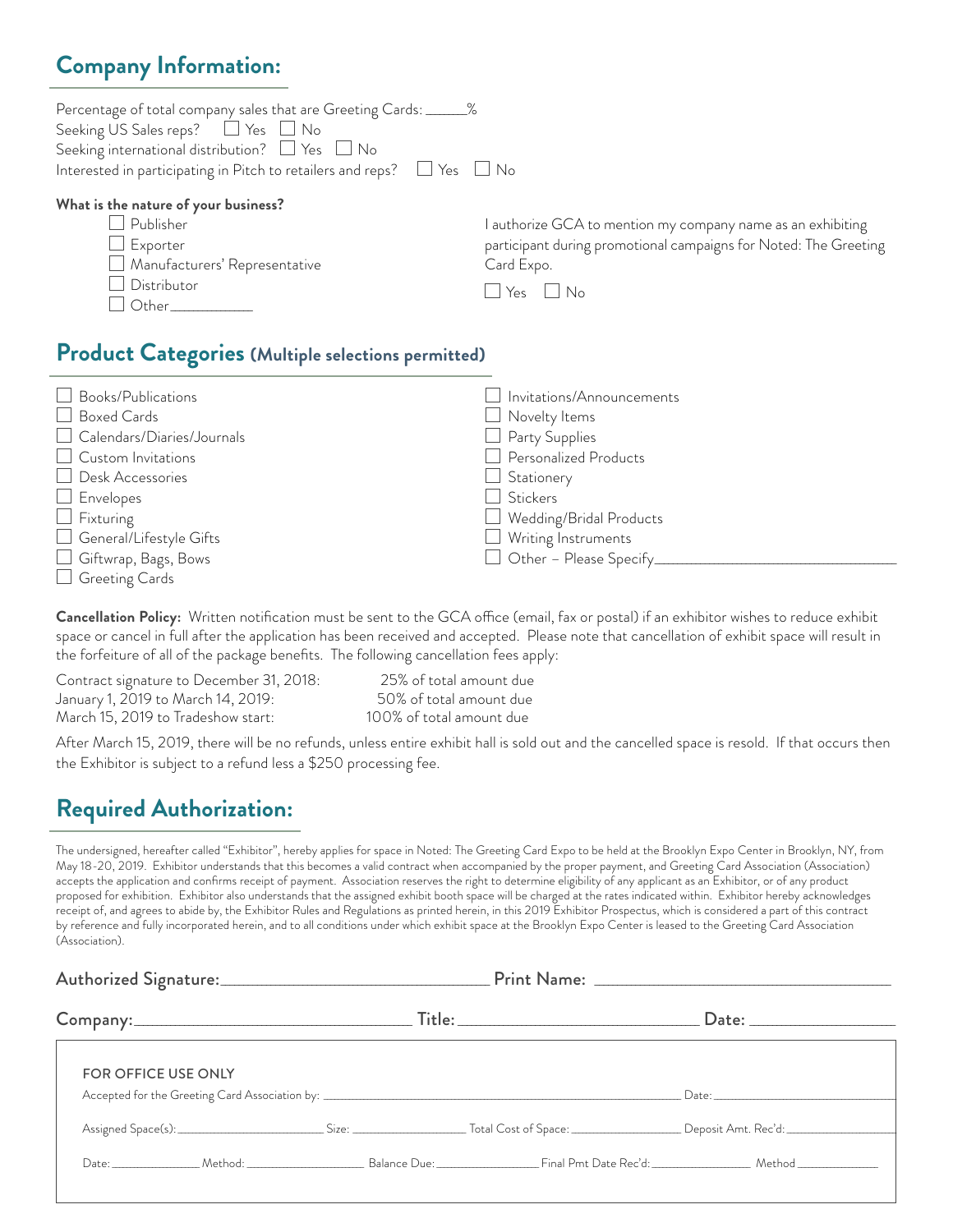# **Payment Schedule and Method of Payment:**

A deposit of 25% of total space rental cost is required with all applications submitted on or before October 1, 2018. For applications received after October 1, a deposit of 50% is required. The remaining balance is due no later than February 15, 2019. Applications are not guaranteed acceptance after May 3, 2019. Please make checks payable to: Greeting Card Association OR GCA.

| Corner premium of \$250 per corner: \$                                               |  |  |  |  |
|--------------------------------------------------------------------------------------|--|--|--|--|
| Please check payment method: □ Check enclosed □ Mastercard □ VISA □ American Express |  |  |  |  |
|                                                                                      |  |  |  |  |
|                                                                                      |  |  |  |  |
|                                                                                      |  |  |  |  |
|                                                                                      |  |  |  |  |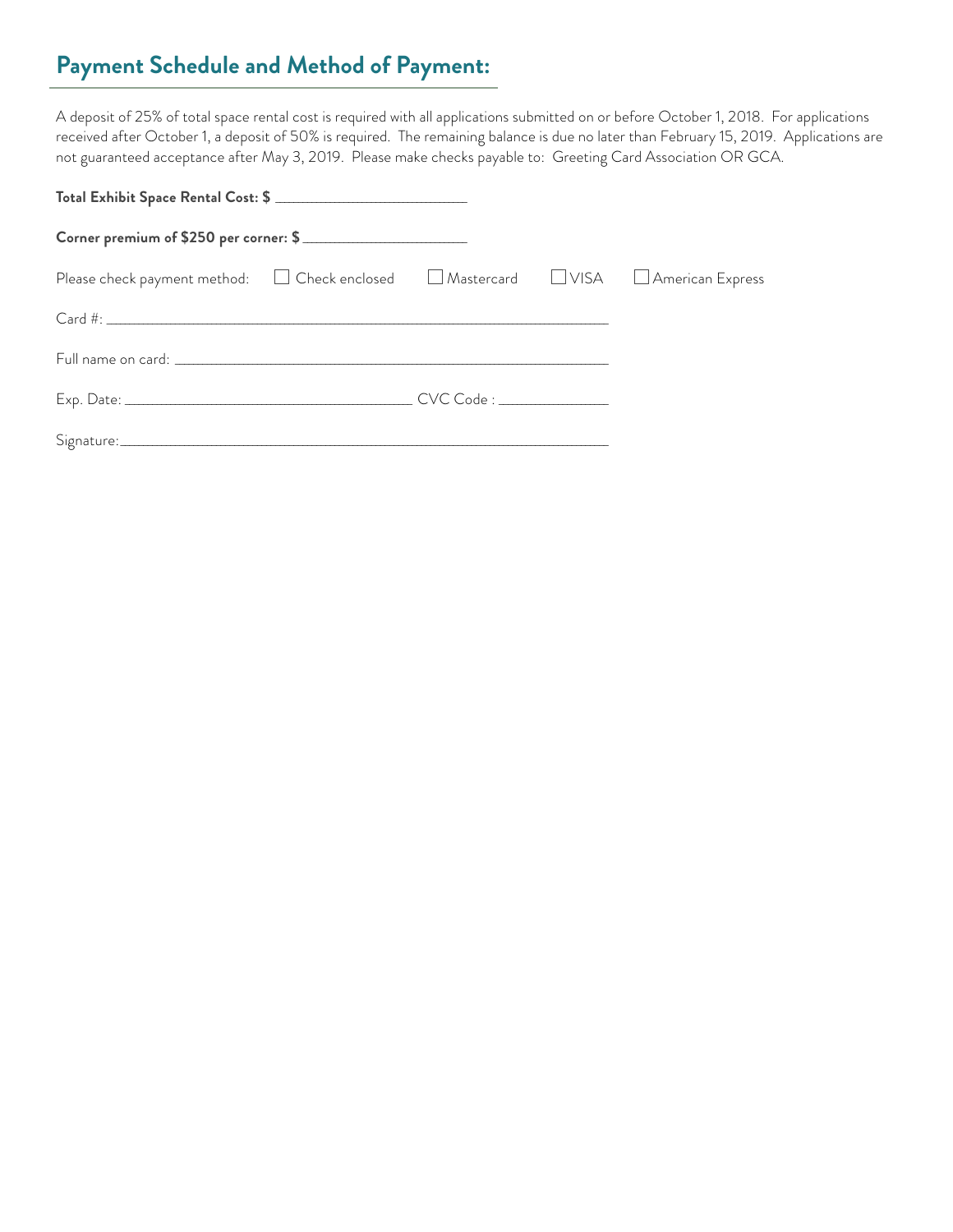### **ASSOCIATION**

The word "Association" means The Greeting Card Association, acting through its officers, directors, members, committees, agents or employees. Association is the owner of Noted: The Greeting Card Expo, an industry trade show, which will be held annually at a specified exhibit facility. Association or its officers, directors, agents or representatives acting on its behalf, is responsible for the management of Noted: The Greeting Card Expo.

### EXHIBITING ORGANIZATIONS AND PERMISSABLE EXHIBITS

Noted: The Greeting Card Expo is designed for the greeting card industry professionals. It is also designed to address the needs of affiliated trade professionals, organizations, industries or companies that support the greeting card industry. Association reserves the right to determine eligibility of any applicant as an Exhibitor or of any product proposed for exhibition. The Association reserves the sole and absolute right to determine which companies and products are appropriate in its judgment for inclusion in the Exhibition and to refuse, cancel or restrict any applicant, Exhibitor or exhibit that the Association considers undesirable for any reason. This provision applies to Exhibitor's conduct, articles, printed matter, samples, questionnaires, celebrities or any other item that the Association deems objectionable or unacceptable. Association may, at its sole discretion, determine that certain organizations are ineligible to exhibit due to the objectionable nature of their products, services or special interests.

At the request of the Association, made at any time or times before or during the Exhibition, Exhibitor must promptly furnish the Association with sample products, packages, labels, advertising and or/literature that would be or is being distributed before Exhibitor will be eligible to participate or continue in the Exhibition. If the Association decides that any of these do not meet its standards or is not suitable, the Exhibitor must at once comply with the Association's demands or can withdraw, and if appropriate, receive back all or a portion of the initial space rental fee.

### COST AND CONTRACTING OF EXHIBIT **SPACE**

The cost of the exhibit space is noted on the Exhibiting Details and General Information section of the Prospectus. Cost includes space rental, and additional detailed furnishings and amenities per booth type, as outlined on the application/exhibitor contract. A deposit of 25% of total space rental cost is required with all applications submitted on or before October 1, 2018. For applications received after October 1, a deposit of 50% is required. The remaining balance is due no later than February 15, 2019. Applications/contracts received after February 15, 2019 must be accompanied by full payment.

An Exhibitor may cancel or withdraw from the Show subject to the following conditions. If Exhibitor wishes to reduce exhibit space, or cancel in full after the application has been received and accepted by Association, written notification must be sent to the GCA office via email, fax or post. Please note that cancellation of exhibit space will result in the forfeiture of all of the package benefits. The following cancellation fees will apply. Contract signature to December 31, 2018: 25% of total amount due; January 1, 2019 to March 14, 2019: 50% of total amount due; March 15, 2019 to Tradeshow start: 100% of total amount due. After March 15, 2019, there will be no refunds, unless entire exhibit hall is sold out and the cancelled space is resold. If that occurs, then Exhibitor is subject to a refund less a \$250 processing fee.

Association reserves the right to reassign cancelled booths. Downsizing of exhibit space is treated as a cancellation, unless requested by and agreed upon for mutually beneficial situations by the Association.

### **ACCESSIBILITY**

Exhibitor represents and warrants that its exhibit and product/service information shall comply with the Americans with Disabilities Act, its regulations and guidelines (collectively "ADA"). Exhibitor shall indemnify, defend and hold harmless GCA, its directors, officers, agents and representatives from and against any and all claims and expenses, including attorney's fees and costs, arising out of or related to Exhibitor's break of the provision or noncompliance with any provision of the ADA.

## ADVERTISEMENTS OF EXHIBITION

When referring to this exhibition in any printed (digital or hard copy) context, such as advertising or direct mail promotions, the Exhibitor shall specify the event name as Noted: The Greeting Card Expo.

## ALCOHOLIC BEVERAGES AND SMOKING

Exhibitors will not be permitted to sell, serve or give away alcoholic beverages in the Exhibit Facility without the express written approval of the Association. Smoking will not be allowed in the Exhibit Facility except in clearly marked, designated areas.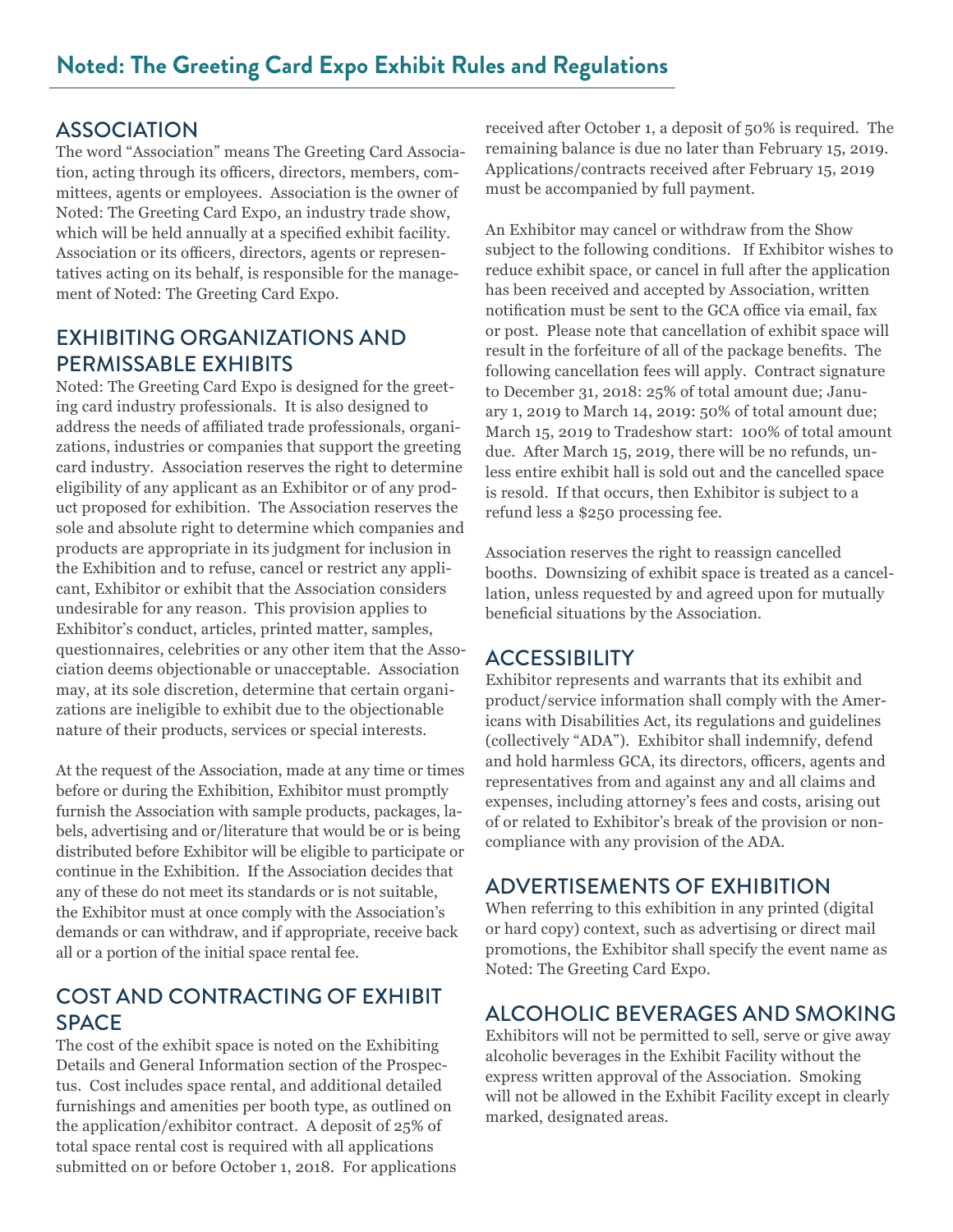#### ASSIGNMENT OF EXHIBIT SPACE

Noted: The Greeting Card Expo is a curated show. Exhibit applications will be considered on a first come, first served basis. Due to the number of companies exhibiting similar product lines, Association cannot guarantee that a company exhibiting similar products will not be located in a nearby or adjoining booth. Show Management will attempt to accommodate requests on placement, but reserves the right to make the final determinations of all space in the best interest of the overall trade show. Association's Exhibit space assignments are binding to all Exhibitors. Association determines all final Exhibit space and reserves the right to change the location of the assigned space at any time, if Association determines that re-assignment is in the best interest of the trade show. Exhibitor will be notified of any re-assignment of the Exhibit space once Association has finalized all Exhibit space assignments.

### EXHIBIT SPACE CONSTRUCTION AND ARRANGEMENT

All exhibits must be confined to the spatial limits of their respective spaces on the floor plan. Exhibits shall be designed and installed so that they will, in no case, project beyond the space allotted. Floor coverings, if desired, must be confined to the exhibit space and not project into the aisle. Exhibits shall not obstruct the light, view, or space of others. Exhibitor shall be responsible for any damage to property. No portion of the exhibit or its related parts, contents or signage may be suspended from the ceiling of the exhibition hall or affixed to walls or pillars of the exhibit hall.

**Designer Kiosk Construction** – Back wall of the unit is 8 feet high, side wall dividers are also 8 feet high, and approximately 18 inches deep.

**Inline Booth Construction** – Back wall of booth is 8 feet high, side wall dividers are 8 feet high, and 3 feet deep. Materials placed more than 5 feet from the back of the wall may be no higher than 4 feet from the floor if it is part of the construction of the booth. This does not apply to free-standing pieces of equipment in the exhibit.

**Perimeter Booth Construction** – Back wall of booth is 8 feet high, side wall dividers are 8 feet high, and 3 feet deep. Materials placed more than 5 feet from the back of the wall may be no higher than 4 feet from the floor if it is part of the construction of the booth. This does not apply to free-standing pieces of equipment in the exhibit.

**Island Booth Construction** – Freeform island exhibits may extend to all outer edges of the space, but the design of the booth must allow for a 50% see-through factor on each side. Maximum height of island displays and structures is 12 feet. Island exhibits must be accessible from all four sides. Cubic content of island booths must be approved by the Association.

**Peninsula Booth Construction** – Back wall of booth is 8 feet high. Maximum height of peninsula displays is 12 feet. Design of the booth must allow for a 50% seethrough factor on each side. Peninsula exhibits must be accessible from all three sides. Cubic content of island booths must be approved by the Association.

#### CANVASSING AND OTHER ACTIVITIES

No person, firm, or organization not having contracted with the Association for the occupancy of space in the Exhibition will be permitted to display or demonstrate its products, processes or services, or distribute promotional materials in or on the premises of the Exhibition Hall or the Brooklyn Expo Center. Any infringement of this rule will result in the removal of the offending person, firm or organization.

#### CARE OF EXHIBIT SPACE

The Exhibitor must, at its own expense, maintain and keep in good order the space contracted. The Exhibitor shall maintain and conduct the exhibit in a neat, clean, orderly, and safe manner and shall not do or allow anything to be done in, on, or about the Exhibitor's space that might adversely reflect on the Association. The exhibitor shall keep an attendant in its booth during the hours the Exhibition is open. The Exhibitor must surrender the space occupied by it to the Association in the same condition in which it was at the commencement of occupation, ordinary wear accepted. No sign or other articles may be affixed, nailed, or otherwise attached to walls, doors, drapery, etc., so as to deface or destroy them. Likewise, no attachments may be made to floors by nails, screws, or other devices that may damage or mar them. If the space occupied by the Exhibitor is damaged by the Exhibitor of Exhibitor's agents, employees, patrons or guests, the Exhibitor, on demand, shall pay such sum as shall be necessary to restore that space to the same condition it was when first occupied by the Exhibitor. In the event of damaged property, Association reserves the right to designate the contractor for repair. Exhibitor shall not do, nor permit to be done, anything which may interfere with the effectiveness or accessibility of utility, heating, ventilation or air conditioning systems or portions thereof, or to the public areas adjacent thereto, or to the street or sidewalks adjoining. Any changes required to protect the facility in the opinion of Association will be at the expense of the Exhibitor. Any and all exceptions to these guidelines must be approved in writing by Association.

## CHARACTER OF DISPLAYS

Distribution of samples and printed matter of any kind, or any promotional material, is restricted to the confines of the exhibit booth. No noise makers or anything not in keeping with the technical character and high standards of the Association may be distributed or utilized by an Exhibitor in the exhibit area. Association reserves the right to reject or terminate exhibit privileges of any Exhibitor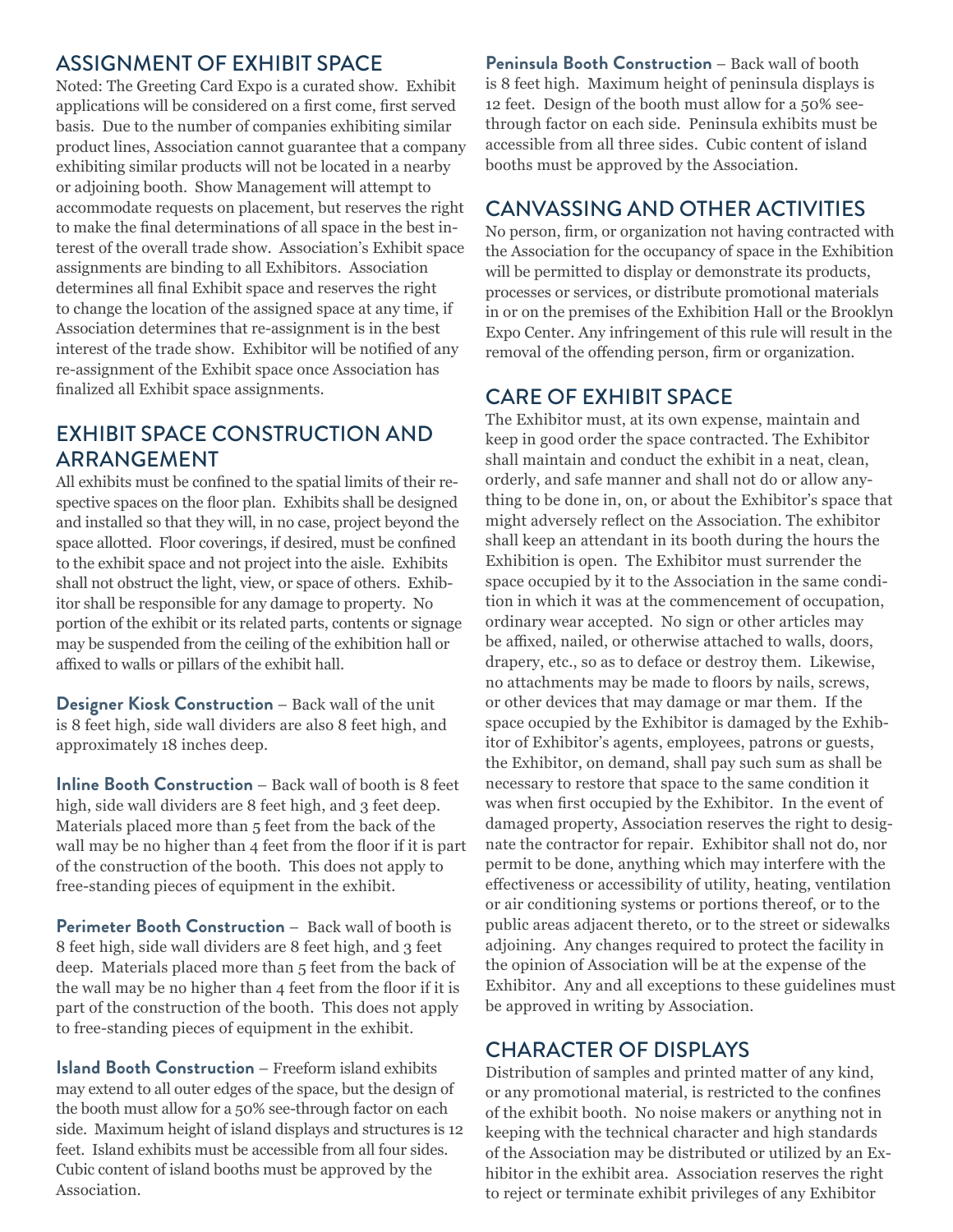including personnel in whole or in part, which because of notice, conduct, method of operations, materials, violations of Show rules or any other reason in the opinion of Association, without liability for any refunds or other expenses incurred. If cause is not given, liability shall not exceed the refund to the Exhibitor of the amount of rental unearned at the time of ejection. If an exhibit or Exhibitor is ejected for violation of these rules or for any other stated reason, Association shall have no liability for any refund or other expenses incurred.

### COMPLIANCE WITH LAWS

Exhibitor shall be solely responsible for obtaining any and all necessary licenses and permits. Exhibitors shall bear responsibility for compliance with any and all local, city, state and federal safety, fire and health laws, ordinances and regulations, including the Policies, Rules and Regulations of the Exhibit Facility, regarding the installation, dismantle and operation of the exhibit. This information is to be included in the Exhibitor Service Manual.

## COPYRIGHTED WORKS

Exhibitor acknowledges and agrees that it shall be solely responsible for obtaining any licenses, permits, etc. which may be required for it to broadcast perform or display any copyrighted materials including, but not limited to, music, video and software. Exhibitor shall indemnify, defend and hold harmless Association, its directors, officers, agents and representatives from and against any and all claims and expenses, including attorney's fees and costs, arising out of or related to Exhibitor's breach of this provision. The terms of this provision shall survive the termination or expiration of this Contract.

### FORCE MAJEURE

Should any circumstance beyond the control of, and not the fault of the Association prevent or materially affect the Show from being held as schedule, or the exhibit space not being available for uses herein specified to war, governmental action or order, act of God, fire, strikes, labor disputes or any other cause beyond the control of Association, this Contract shall immediately terminate. Association reserves the right to retain such part of the Exhibitor's rental as shall be required to recompense it for expense incurred up to the time such contingency shall have occurred.

### GOVERNING LAW AND JURISDICTION

The Exhibitor's contract shall be construed, interpreted, and governed according to the laws of the District of Columbia and the parties agree that in any action or proceeding arising under or related to this agreement, they shall be subject to the exclusive jurisdiction of the United States District Court for the District of Columbia, or of the courts of the District of Columbia.

#### INDEPENDENT CONTRACTORS

Independent contractors must conform to IAEE and EDPA guidelines. All independent contractors must submit a Certificate of Insurance to the Association no later than February 1, 2019. All exhibit labor must comply with established labor jurisdictions.

### INFLAMMABLE MATERIALS

Inflammable or other dangerous fluids, substances, materials, equipment or other items, the use of which is in violation of local ordinances, laws or regulations shall not be used in any booth. Exhibitor must use flame resistant decorative materials.

### INSPECTIONS: COMPLIANCE WITH LAWS

All materials, installations, and operations of Exhibitor must comply with the requirements of all inspection and other governmental authorities having jurisdiction and with all applicable laws, ordinances, and regulations.

#### **INSURANCE**

All Exhibitor property is to remain under its custody and control in transit to/from or within the confines of the Exhibition Hall. Exhibitors shall carry their own insurance to cover exhibit material against damage and loss, and public liability insurance against injury to the person and property of others. Association requires each exhibiting company and Exhibitor Appointed Contractor (EAC) to carry general liability insurance, and workmen's compensation coverage. Additional details will be available in the Exhibitor Service Manual.

Certificates of Insurance from the Exhibitor shall be furnished if requested by the Association. The Association shall not be obligated to carry any insurance for the benefit of the Exhibitor. The Exhibitor shall maintain in effect, and, upon request, shall supply Association with certificates of insurance for comprehensive general liability insurance with combined bodily injury and property damage limits as detailed in the Exhibitor Service Manual. Such certificate shall name Association as an additional insured on its liability policies for the period beginning with installation of the booth through dismantling the booth.

### LIABILITY

The Exhibitor agrees that neither the Association, the Brooklyn Expo Center, the city of Brooklyn, New York, nor any of their officers, directors, members, agents, and employees shall be held liable for any damage, loss, harm, or injury to person or property of the Exhibitor or any of its officers, directors, agents, or employees resulting from theft, fire, water, accident, or any other cause. The Exhibitor shall indemnify, defend, and hold harmless the Association, the Association's management firm or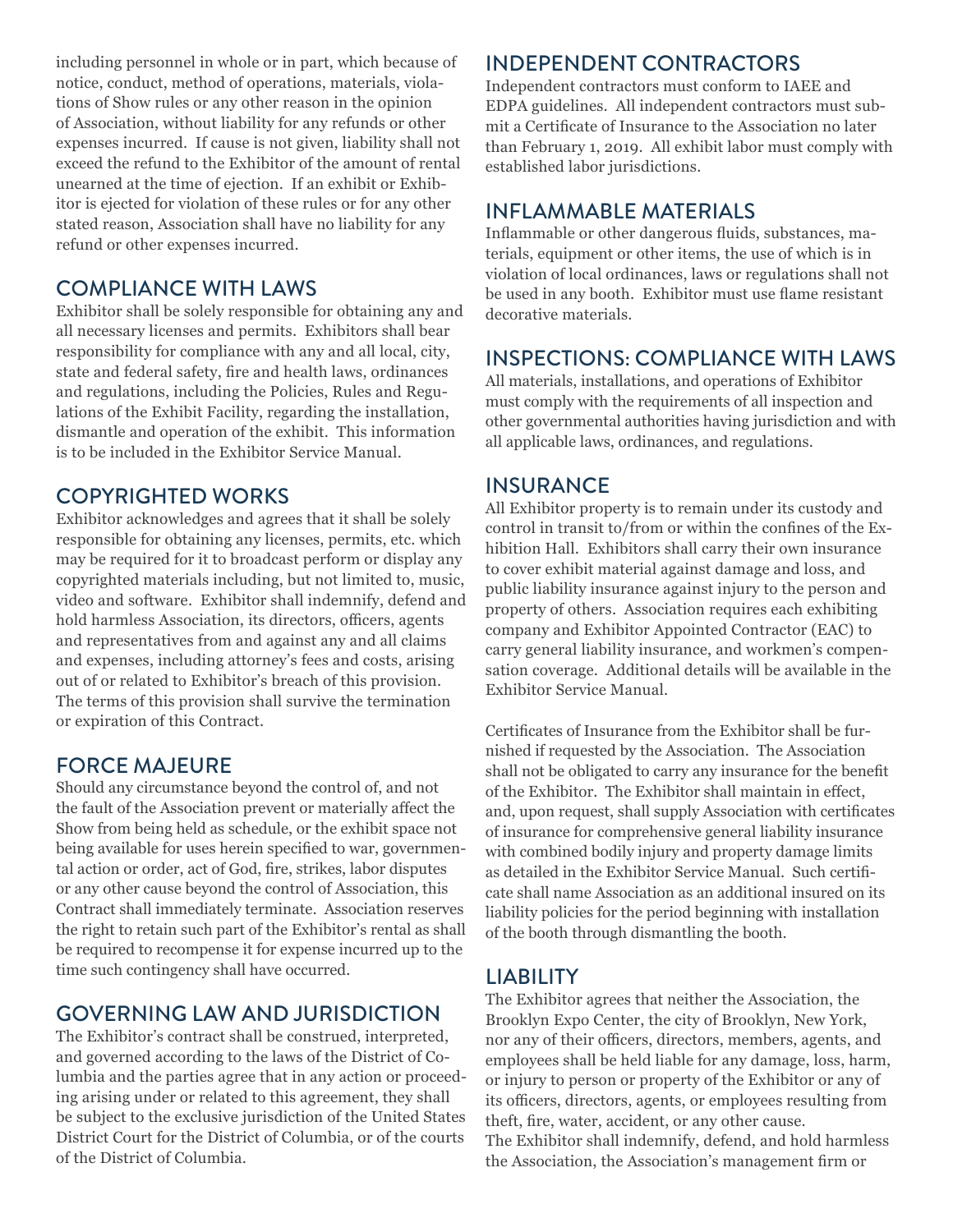agents, the Brooklyn Expo Center, the city of Brooklyn, New York and their officers, directors, members, agents, and employees from and against any and all claims, demands, suits, liability, damage, losses, costs, attorney's fees, and expenses of whatever kind or nature, which might result from or arise out of any action or failure to act on the part of the Exhibitor or any of its officers, directors, agents, or employees.

#### ORDER TAKING/SALES

Exhibitors are allowed to accept credit card, check or purchase order payments for their products to be shipped at a future date from the Exhibitor's warehouse. Exhibitor will be responsible for any state or local taxes that are required.

### PROHIBITIONS

No Exhibitor's promotional devices may obstruct badges in any way. Prize awards, drawings, or contents will be permitted only after the Association has given written approval. Exhibitors must inform the Association in writing by March 1, 2019 of their intent to hold any of the above, and provide a detailed description of what is taking place and being awarded. Exhibitor must demonstrate that they complied with all federal, state and local laws concerning such promotions. Circulars or other promotional material may be distributed only from the Exhibitor's assigned space. Distribution of small bags is permissible. The Association reserves the right to discontinue distribution of materials which may be hazardous to the exhibit participants, offensive to the Association, or not contributing to the professional nature of the Exhibition. Noisemakers, flashing lights, or other materials considered by the Association to be objectionable will not be permitted.

### REGISTRATION AND ATTENDEES

All visitors to the Show must register. Exhibitors are allotted complimentary registrations as outlined on the exhibit space application based on the size of exhibit space contracted. Additional passes may be purchased during the registration process. Set-up only passes are provided at no charge and are to be used exclusively by exhibiting company employees, including Exhibitor's appointed service contractors, and verification of such will be required. Children under 18 years of age must be accompanied by an adult and wear a badge at all times. Children who are not confined to a stroller must be properly credentialed. Children are not permitted on the Show floor during Exhibitor set-up and tear-down. The Association reserves the right to refuse admittance to and eject from the Exhibition Hall or from any space therein, any person or persons engaged in objectionable and undesirable behavior, and on the exercise of this authority, the Exhibitor for itself, its officers, directors, employees, and agents hereby waives any right and all claim for damages against the Association, its officers, directors, members, agents and employees.

#### **SECURITY**

Security will be maintained 24 hours per day to guard the building during the Show. However, it is understood and agreed to by the parties that Association is not an insurer, and that insurance, if any, covering personal injury and property loss or damage to any of the Exhibitor's property or personnel shall be the sole responsibility of the Exhibitor. Exhibitor expressly understands and agrees that the payments provided for under this Contract are based solely on the value of the service and/or space as set forth herein and are unrelated to the value of the Exhibitor's property or the property of any of the others located on the Show premises. The Exhibitor expressly understands and agrees that Association makes no guarantee or warranty including any implied warranty than the security provided hereunder will avert or prevent occurrence or the consequences therefrom which the security is intended to detect or avert.

### SERVICES

Each Exhibitor, as part of the contract with the Association, will be provided the following services free of additional charge: erection of previously described booth packages, display units and walls of uniform style, identification sign, basic electrical, basic wi-fi, floor marking, general hall cleaning and general hall guard services. Exhibit hard wall packages are constructed of white PVC panels. Exhibitor may choose to upgrade these panels to a different color or have them printed with their own graphic designs. Specific cost and ordering instructions for these upgrade options will be available in the Exhibitor Services Manual.

In addition to all other payments provided in this contract, Exhibitor agrees to pay for any additional ancillary services as may be required or desired at rates approved by the Association, examples to include handling of incoming or outgoing freight, labor and material to assist in erection, dismantling, and maintenance of exhibit, enhanced electrical requirements, audio-visual and telephone requirements, and any other additional furnishings and accessories.

The Association shall secure an official General Service Contractor ("GSC") that will handle the drayage from the drayage warehouse to the Exhibitor's booth; remove crates and empty cartons; return them at the end of the Show; deliver packed goods to the loading of the facility; and load the items into transport vehicles. All costs of shipping, cartage, carpeting and handling are to be borne by the Exhibitor, unless otherwise specifically addressed in the Contract or the Exhibitor Services Manual. Please refer to the Exhibitor Services Manual for detailed information regarding services provided by the Association. Any and all additional services not listed in this Contract